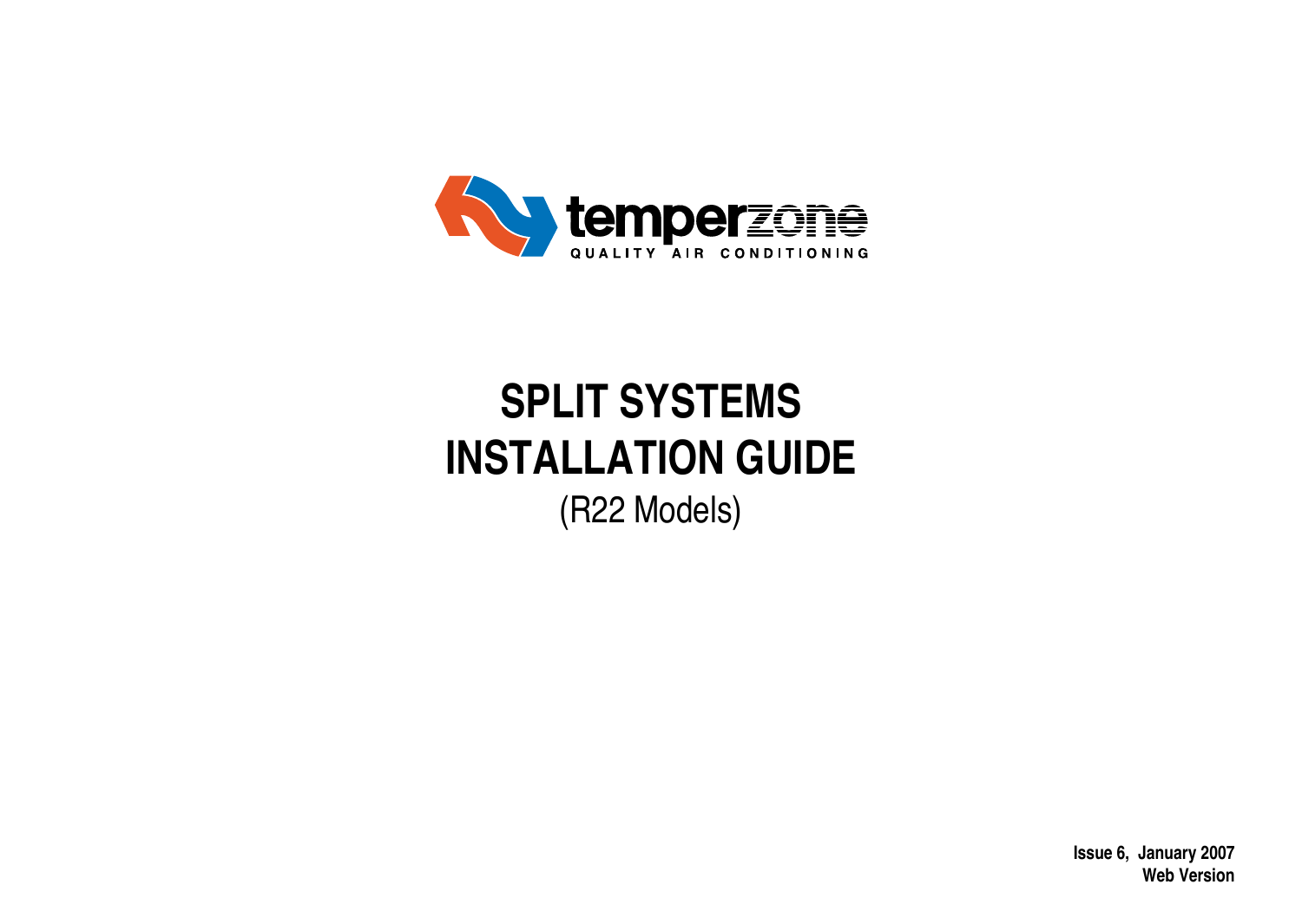# **INSTALLATION REQUIREMENTS**

## **1 Piping**

- i. Use clean sealed refrigeration grade piping.
- ii. Pipe to be cut ONLY with a pipe cutter.
- iii. Use long radius bends (2 x pipe dia.)
- iv. Insulate the suction (gas) line and seal all insulation joints.
- v. Filter dryers may be fitted in the liquid line (bi-flow type on reverse cycle systems).
- vi. Include a process point on the interconnecting pipework.
- vii. Ensure all open pipe ends are sealed until the final connection is made.
- viii. Immediately before removing any brazed seals on pipe stub connections of outdoor units, release any residual pressure using Schraeder valves provided on shut-off valves. **Warning**: Failure to do so may cause injury.

## **2 Oil Traps**

Oil traps must be fitted to vertical suction risers where outdoor unit is above indoor unit. Fit a trap at the bottom of the vertical rise and then at 5 m (maximum) intervals.





## **4 Sizing of Extra Suction Accumulation**

Where extra suction accumulation is stipulated in Table 2 (p.9), it is because the total charge for the system pipe length exceeds the combined compressor shell and suction accumulator (if fitted) holding capacity.

There are alternative ways to provide extra accumulation;

- i. If an accumulator is fitted, remove and replace it with an accumulator one size larger. If there is insufficient room inside the Outdoor Unit, locate the replacement outside the unit.
- ii. Add an accumulator (in series or parallel with any existing accumulator) large enough to accomodate the additional charge at 60% full. Example:

An additional accumulator is required for an ISD / OSA combination with an

 Total line length: 40 m

intended line length of over 30 m.

Additional charge:  $10 \text{ m} \times 50 \text{ q} = 500 \text{ q}$ 

 Specific volume of refrigerant HCFC-22: 0.79 l/kg

| Volume required: | $0.5 \times 0.79$ | $= 0.65$ (i.e. 650 ml) |
|------------------|-------------------|------------------------|
|                  | $0.6$ (60% full)  |                        |

 The extra accumulator is unlikely to fit inside the unit so it will need locating outside. An accumulator with connections the same size as the suction line will be added and this will have more volume than is required.

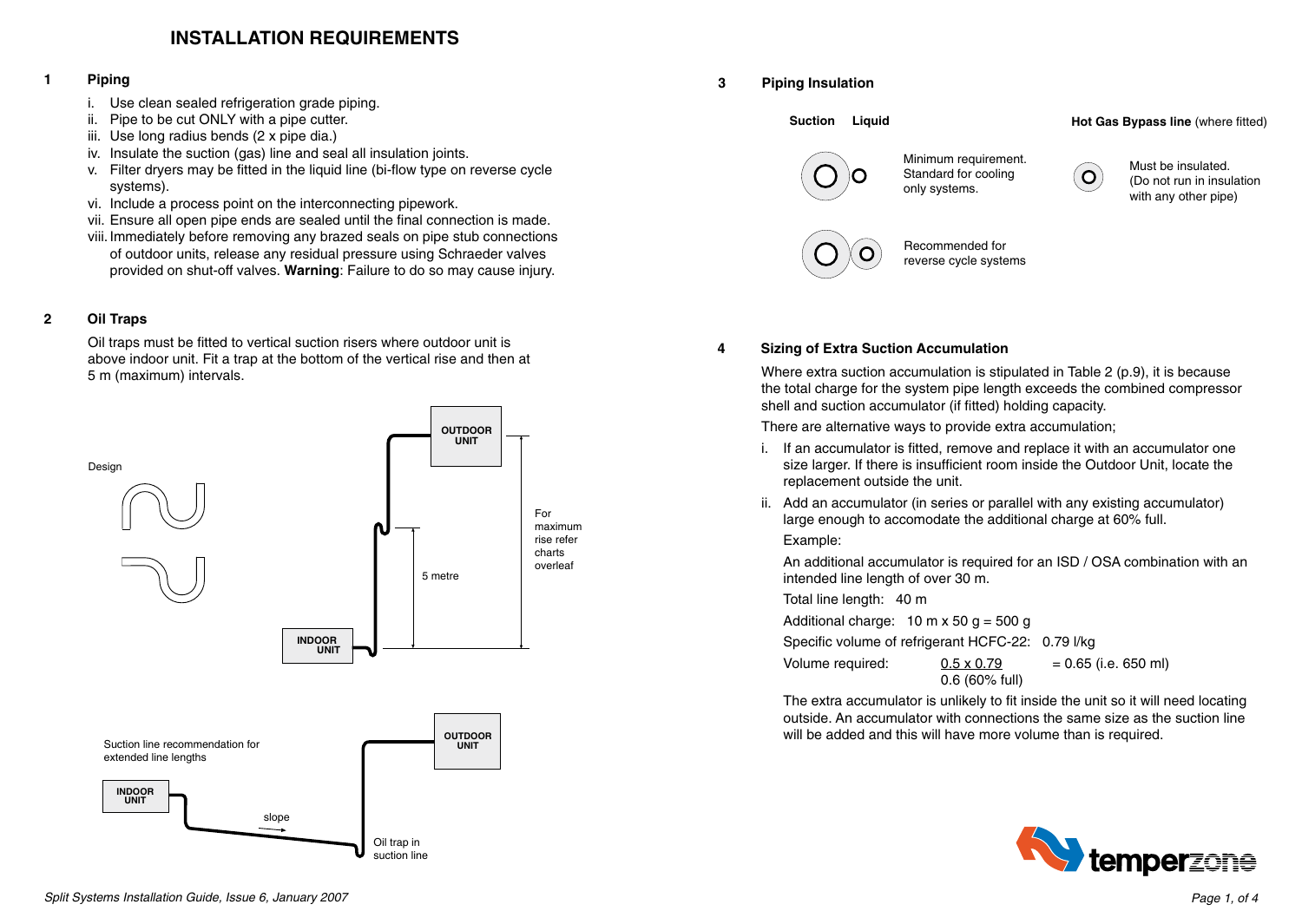#### Pre-Charged Outdoor Units

Evacuate the Indoor Unit plus interconnecting pipework to achieve a vacuum of 500 microns which is to be held for 15 mins. The use of an electronic vacuum gauge is essential for this exercise.

#### Non Pre-Charged Outdoor Units

Evacuate both the high and low pressure sides of the system simultaneously to achieve a vacuum of 500 microns which is to be held for 15 mins. The use of an electronic vacuum gauge is essential for this exercise.

#### **6 Pre-Charged Units**

 Pre-charged condensing units include the Base Charge for the unit set plus charge sufficient for the line length shown in Table 1 (p.6) and stated in the unit's installation instructions. Note: Systems with compressors using POE oil as a lubricant have a greater pre-charge than those using mineral oil.

## **7 Refrigerant Charging**

 Refrigerant charging to be by weight or volume (not by pressure or sight glass). Sight glasses are not recommended because of flash gas in liquid line.

**temperzone** recommends accurate charging/adding of refrigerant using one of two methods :

1. Digital refrigeration scales (spring balance is not acceptable)

2. Pre-calibrated charging cylinder.

For units supplied pre-charged, the actual line length and the final charge is crucial to correct operation. If you fear some charge has been lost, recover all the existing charge and re-charge accurately.

#### **8 Superheat**

Superheat must be checked at the service valve on cooling cycle during commissioning. Ensure superheat is between 3°C to 5°C when the indoor air temperature is in the range 21°C to 27°C and the outdoor air temperature is in the range 24°C to 35°C.

If the conditions of the day do not allow this, use the heating cycle (on a reverse cycle unit) or other heat source to raise the indoor air temperature to about 24°C. Return to cooling cycle and blank off the outdoor coil to raise the head pressure to 240–280 psig (1750–1950 kPag).

For further information on measuring Superheat, visit our web page

Suction/Liquid line sizes given in the following tables are interconnecting pipe sizes and are not necessarily the same size as the pipe stub connections exiting the Indoor or Outdoor unit.

#### **10 Oil**

 Oil should be added on extended line lengths (refer tables overleaf). For compressors with a sight glass fitted, add oil to maintain the level in the sightglass after 15 minutes running time.

 Scroll compressor labels indicate the oil type, either 'MIN' for mineral or 'POE' for polyol ester. Additionally, an 'E' at the end of the model description (e.g. ZR28K3E) indicates use polyol ester oil. If polyol ester oil specified, use Emcarate RL22CF, RL32CF or RL32-3MAF oil. If mineral oil specified, use Suniso 4GS or similar. If in doubt contact **temperzone** or the compressor manufacturer/agent.

#### **11 Crankcase Heaters**

 Fit crankcase heaters to compressor/s and suction accumulators (if fitted) for line lengths in excess of 30 m. Whenever crankcase heaters are fitted, 24 hour power supply is essential **otherwise warranty is void**.

#### **12 Pipe Length Capacity Loss**

 Maximum line lengths given represent **actual** measured line length between Indoor and Outdoor units. The **equivalent** line length is significantly more than actual line length because it includes an allowance for bends and vertical piping. Use the equivalent line length when calculating pressure losses or performance losses.

#### **13 Commissioning**

 Each outdoor unit is supplied with a Commissioning Sheet to assist installers completing the Start Up Procedure outlined in the Installation & Maintenance pamphlet. The sheet includes a pulley adjustment guide for belt driven indoor units. We recommend you complete the form, send a copy to **temperzone** and keep the original yourself for possible future reference.

#### **14 Manufacturer's Note**

 The manufacturer reserves the right to make changes at any time without notice or obligation. Should any instruction in this guide conflict with any *Installation* & Maintenance pamphlet supplied with a unit, then the most recently dated publication should be considered correct.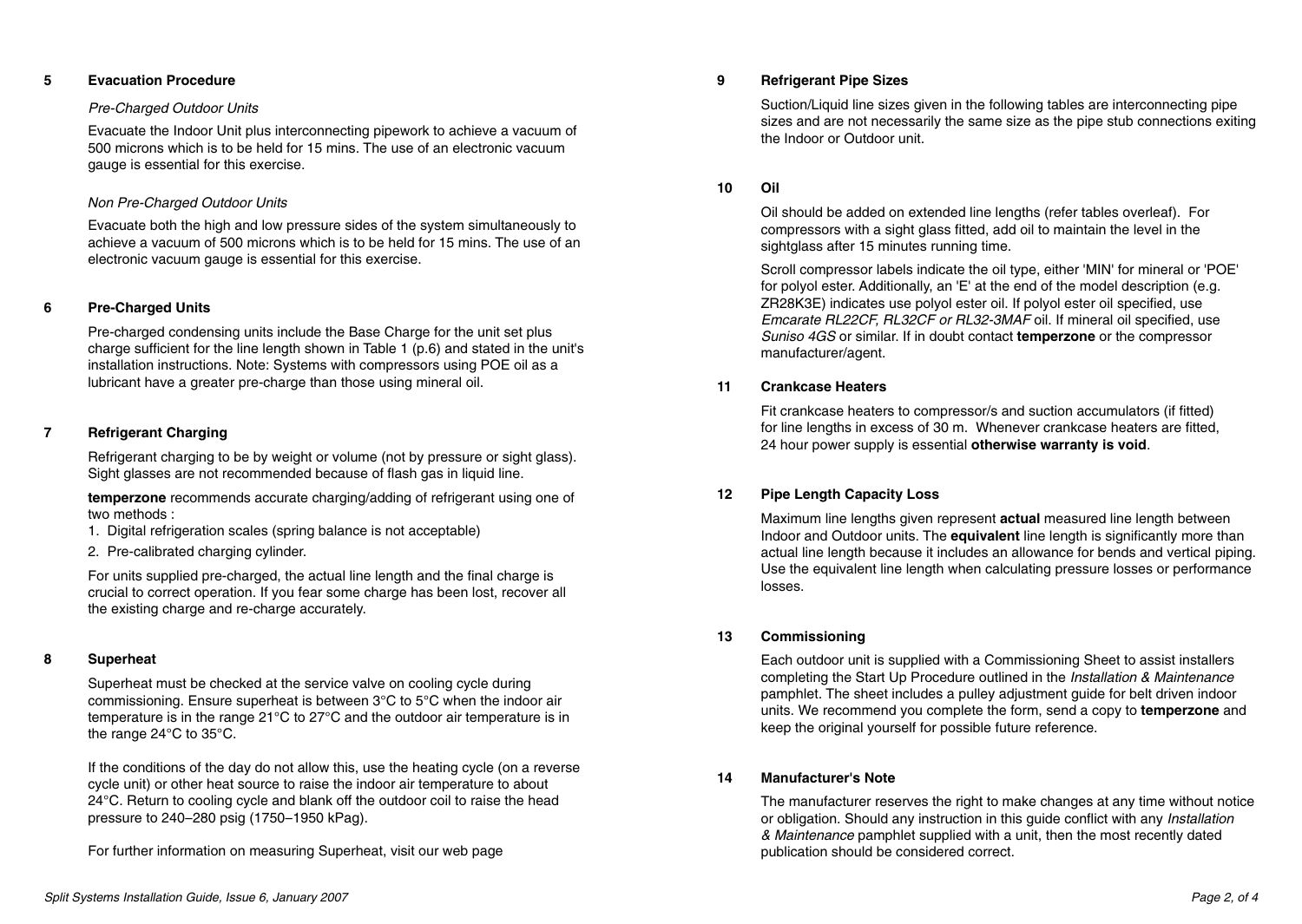

# **Table 1 SPLIT SYSTEM PIPING REQUIREMENTS**

( for Units Supplied Pre-Charged )

|                                |                    | <b>STANDARD UNIT LIMITATIONS</b> |                                     |                             |                                             |                                                        |                                                                   | <b>MAXIMUM</b><br><b>VERTICAL SEPARATION</b> |                                                                      |                          |                          |                             | ADDITIONAL REQUIREMENTS FOR EXTENDED LINE LENGTHS               |                                                                   |                        |                                        |                                                                             |  |
|--------------------------------|--------------------|----------------------------------|-------------------------------------|-----------------------------|---------------------------------------------|--------------------------------------------------------|-------------------------------------------------------------------|----------------------------------------------|----------------------------------------------------------------------|--------------------------|--------------------------|-----------------------------|-----------------------------------------------------------------|-------------------------------------------------------------------|------------------------|----------------------------------------|-----------------------------------------------------------------------------|--|
| Model                          | Compressor<br>Ref. | Suction<br>Line<br>mm OD         | Liquid<br>Line<br>mm OD             | Max.<br>Line<br>Length<br>m | for 10m Line Length<br>Using<br>Mineral Oil | Precharge <sup>1</sup><br>kg (R22)<br>Using<br>POE Oil | Additional<br>Charge for<br>Pipe Length <sup>1</sup><br>g/m (R22) | Outdoor Unit<br>above<br>Indoor Unit<br>m    | Indoor Unit<br>above<br>$(R.C./C.O.)$ <sup>5</sup> Outdoor Unit<br>m | Suction<br>Line<br>mm OD | Liquid<br>Line<br>mm OD  | Maximum<br>Line Length<br>m | Base Charge<br>before any<br>allowance for<br>line length<br>kg | Additional<br>Charge for<br>Pipe Length <sup>1</sup><br>g/m (R22) | Add Oil<br>Beyond<br>m | Additional<br>Oil <sup>6</sup><br>ml/m | Compressor<br><b>Crankcase Heaters</b><br>Required Beyond <sup>7</sup><br>m |  |
| <b>OSA 29</b>                  | RM 5512            | 13                               | 6                                   | 15                          | 0.775                                       | n/a                                                    | 15<br>Max. 950g                                                   | 10                                           | 10                                                                   | $\equiv$                 | $\overline{\phantom{0}}$ | 15                          |                                                                 |                                                                   |                        |                                        | Not suitable for extended line lengths under any circumstances              |  |
| OSA 45                         | RM 5518            | 13<br>16                         | 6<br>6                              | 15<br>25                    | 1.1<br>$1.1$                                | n/a<br>n/a                                             | 20<br>Max. 1500g                                                  | 10                                           | 10                                                                   | $\overline{\phantom{0}}$ | $\overline{\phantom{a}}$ | 25                          |                                                                 |                                                                   |                        |                                        | Not suitable for extended line lengths under any circumstances              |  |
| <b>OSA 73</b>                  | ZR28K3             | 16                               | 10                                  | 30                          | 2.2                                         | 2.2                                                    | 40                                                                | 12/18                                        | 12                                                                   | 16<br>19                 | 10<br>10                 | 40<br>40                    | 1.8<br>1.8                                                      | 40<br>40                                                          | 30<br>30               | 10<br>10                               | 30<br>$30\,$                                                                |  |
| <b>OSA 85</b>                  | ZR36K3             | 16<br>19                         | 10 <sup>1</sup><br>10 <sup>10</sup> | 15<br>30                    | 2.45<br>2.45                                | 2.45<br>2.45                                           | 40<br>40                                                          | 12/18<br>12/18                               | 12<br>12                                                             | 19                       | 10                       | 40                          | 2.05                                                            | 40                                                                | 30                     | 10                                     | 30                                                                          |  |
| OSA 100/101                    | ZR42K3             | 19                               | 10                                  | 30                          | 2.8                                         | 2.8                                                    | 40                                                                | 12/18                                        | 12                                                                   | 19                       | 10                       | 40                          | 2.4                                                             | 40                                                                | 30                     | 10                                     | Already fitted                                                              |  |
| <b>OSA 126</b>                 | ZR47KC             | 19<br>22                         | 13<br>13                            | 15<br>30                    | 3.3<br>3.3                                  | 3.3<br>3.3                                             | 60<br>60                                                          | 12/15<br>12/18                               | 12<br>12                                                             | 22                       | 13                       | 40                          | 2.7                                                             | 60                                                                | 30                     | 13                                     | $\mathbf{u}$<br>$\mathbf{u}$                                                |  |
| <b>OSA 127</b>                 | ZR 48/49 KC        | 19<br>22                         | 13<br>13                            | 15<br>30                    | 3.3<br>3.3                                  | 3.3<br>3.3                                             | 60<br>60                                                          | 12/15<br>12/18                               | 12<br>12                                                             | 22                       | 13                       | 40                          | 2.7                                                             | 60                                                                | 30                     | 13                                     | $\mathbf{u}$<br>$\mathbf{u}$                                                |  |
| <b>OSA 146 B</b><br>$(twin)^8$ | ZR28KC<br>(x2)     | 16<br>(x2)                       | 10 <sup>1</sup><br>(x2)             | 30                          | 2.2<br>(per sys.)                           | 2.2<br>(per sys.)                                      | 40                                                                | 12/18                                        | 12                                                                   | 16<br>19                 | 10<br>10                 | 40<br>40                    | 1.8<br>1.8                                                      | 40<br>40                                                          | 30<br>30               | 10<br>10                               | 30<br>30                                                                    |  |
| <b>OSA 147</b>                 | ZR61KCP            | 22                               | 13                                  | 30                          | 4.0                                         | 4.0                                                    | 60                                                                | 12/18                                        | 12                                                                   | 22                       | 13                       | 50                          | 3.2                                                             | 60                                                                | 30                     | 13                                     | Already fitted                                                              |  |
| <b>OSA 148</b>                 | ZR61KCTF           | 22                               | 13                                  | 30                          | 4.0                                         | 4.0                                                    | 60                                                                | 12/18                                        | 12                                                                   | 22                       | 13                       | 50                          | 3.2                                                             | 60                                                                | 30                     | 13                                     | $\mathbf{u}$<br>$\mathbf{u}$                                                |  |
| <b>OSA 150</b>                 | ZR61KC             | 22                               | 13                                  | 30                          | 3.8                                         | 3.8                                                    | 60                                                                | 12/18                                        | 12                                                                   | 22                       | 13                       | 50                          | 3.2                                                             | 60                                                                | 30                     | 13                                     | $\mathbf{u}$                                                                |  |
| OSA 180/181                    | ZR72KC             | 22<br>28                         | 13<br>13                            | 30<br>30                    | 4.7<br>4.7                                  | 5.54<br>5.54                                           | 60<br>60                                                          | 12/18<br>12/18                               | 12<br>12                                                             | 22<br>28                 | 13<br>13                 | 50<br>50                    | 4.1<br>4.1                                                      | 60<br>60                                                          | 30<br>30               | 13<br>13                               | $\mathbf{u}$                                                                |  |
| OSA 220/221                    | ZR81KC             | 28                               | 13                                  | 30                          | 5.76                                        | 7.14                                                   | 60                                                                | 12/18                                        | 12                                                                   | 28                       | 13                       | 50                          | 5.16                                                            | 60                                                                | 30                     | 13                                     | $\mathbf{u}$                                                                |  |
| OSA 264/266                    | <b>ZR108KC</b>     | 28                               | 13                                  | 30                          | 7.5                                         | 8.9                                                    | 60                                                                | 12/18                                        | 12                                                                   | 28                       | 13                       | 50                          | 6.9                                                             | 60                                                                | 30                     | 13                                     | $\mathbf{u}$                                                                |  |

**1** Pre-charged units include the Base Charge for the unit set plus charge sufficient for a 10 m line length as shown above and in Installation Instructions. Add the stipulated amount of refrigerant per m for line lengths above 10 m. Refrigerant charge varies depending on the type of compressor lubricant in use (refer page 5).

**5** R.C. = Reverse Cycle system; C.O. = Cooling Only system.

**6** Oil should be added on extended line lengths (refer table above). For compressors with a sight glass fitted, add oil to maintain the level in the sightglass after 15 minutes running time.

**2** Refrigerant charging to be by weight (not by pressure or sight glass). Sight glasses are not recommended because of flash gas in liquid line.

**3** Superheat must be checked at the service valve on cooling cycle during commissioning (3°C to 5°C at specified conditions; refer page 5).

**4** Oil traps must be fitted to vertical suction risers at 5 m intervals (where outdoor unit is above indoor unit). Refer page 1 for recommended trap design.

**7** Where crankcase heaters are fitted, 24 hour power supply is essential **otherwise warranty is void. 8** Twin compressor, twin circuit system.